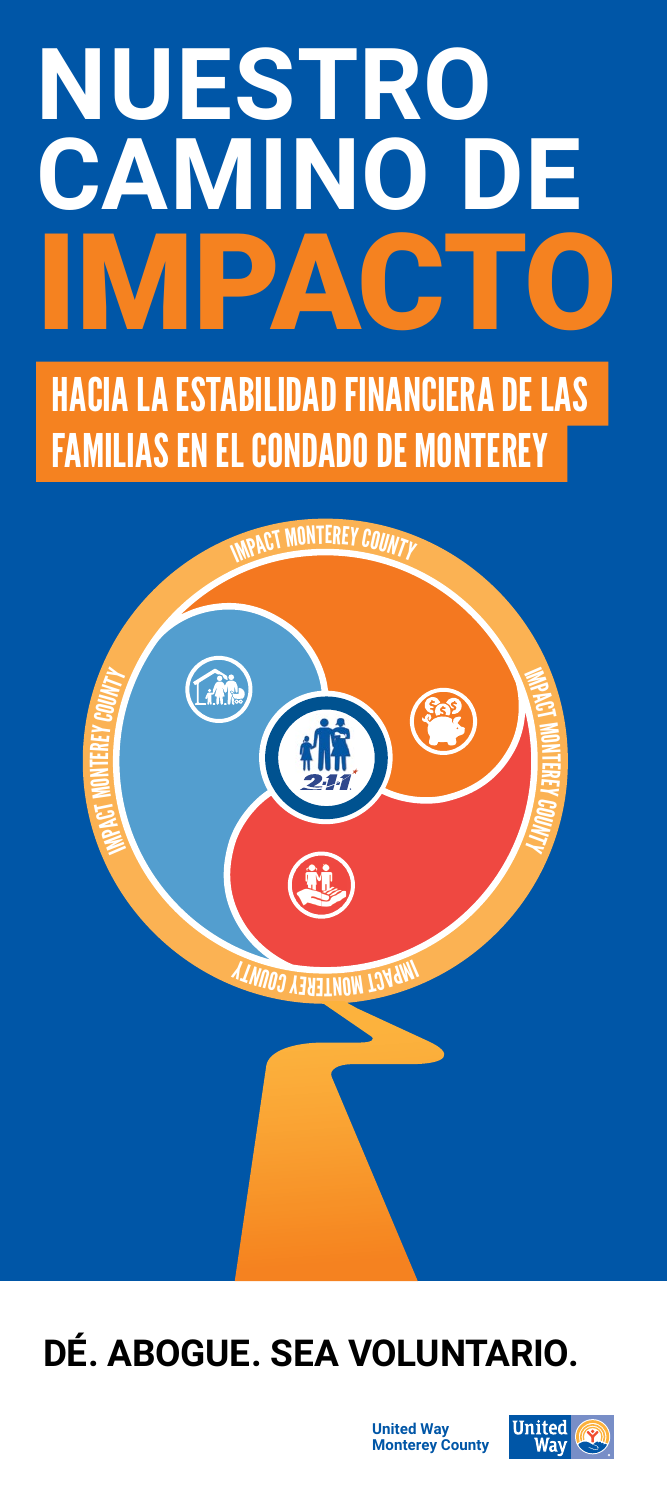## EL CAMBIO NO SUCEDE SOLO

Nuestro trabajo intenta ampliar oportunidades de estabilidad financiera para las familias trabajando y viviendo en el condado de Monterey. Nuestros programas proporcionan acceso para el cuidado de niños y alojamiento asequible y de buena calidad. Sin embargo, esto no lo hacemos solos. Nosotros reclutamos el apoyo de socios locales incluyendo negocios, funcionarios públicos, líderes comunitarios, y residentes.

*Al apoyar a United Way Monterey County, usted será parte de la solución a algunos de los desafíos más desalentadores que enfrentan nuestros residentes. Nosotros estamos conectados a los problemas y a la comunidad. Gracias por su apoyo.* 

*— Katy Castagna, Presidenta y CEO*

# CUIDADO Y EDUCACIÓN INFANTIL

**Los programas de Cuidado y**  Educación Infantil apoyan las necesidades de las familias con niños pequeños. Los programas se centran en aumentar la disponibilidad de cuidado infantil asequible y proveedores de cuidado licenciados.



También se enfocan en embellecer los centros de cuidado infantil y preparar a los niños para el kindergarten.

#### ALOJAMIENTO



**Los programas de vivienda** se centran en la escasez de viviendas asequibles en el Condado de Monterey y proporcionan el apoyo necesario para las familias trabajadoras sin hogar o en riesgo de desamparo.

### DESARROLLO DE BIENES

**Los servicios de desarrollo de bienes** se centran en ayudar a los residentes a obtener estabilidad financiera con servicios gratuitos de preparación de impuestos, clases de educación financiera, y programas de servicio comunitario.



# CREANDO CONEXIONES



**211** conecta a los residentes con recursos locales incluyendo alimentos y vivienda, salud y bienestar, servicios legales, empleo, educación, asistencia de impuestos y más.

#### **La Red de Referencia Activa (ARN)**

fue desarrollada en colaboración con Goodwill Central Coast. Es un grupo de socios que refieren sus clientes a los servicios de los demás para meiorar la autosuficiencia económica de los clientes.



#### INVOLUCRATE



**La Sociedad de Líderes Emergentes** de United Way es una nueva generación de líderes. Ellos apoyan la misión, visión e iniciativas de United Way al ofrecer su tiempo como voluntarios para hacer un cambio

duradero en el Condado de Monterey.

Los miembros de la Sociedad **Alexis de Tocqueville** son parte de un grupo distinguido que entienden cómo la generosidad afecta a las generaciones del mañana. La sociedad reúne a los donantes y



socios más generosos que apoyan la misión y el trabajo de United Way en nuestra comunidad.



**Negocio Pequeño Unido** hace fácil y económico el retribuir a nuestra comunidad al asociarse con United Way. Esta asociación ofrece tres niveles de donación con algunos beneficios adicionales

como oportunidades de voluntariado, exposición de marketing y desarrollo de liderazgo.

**UnitedWayMCCA.org**